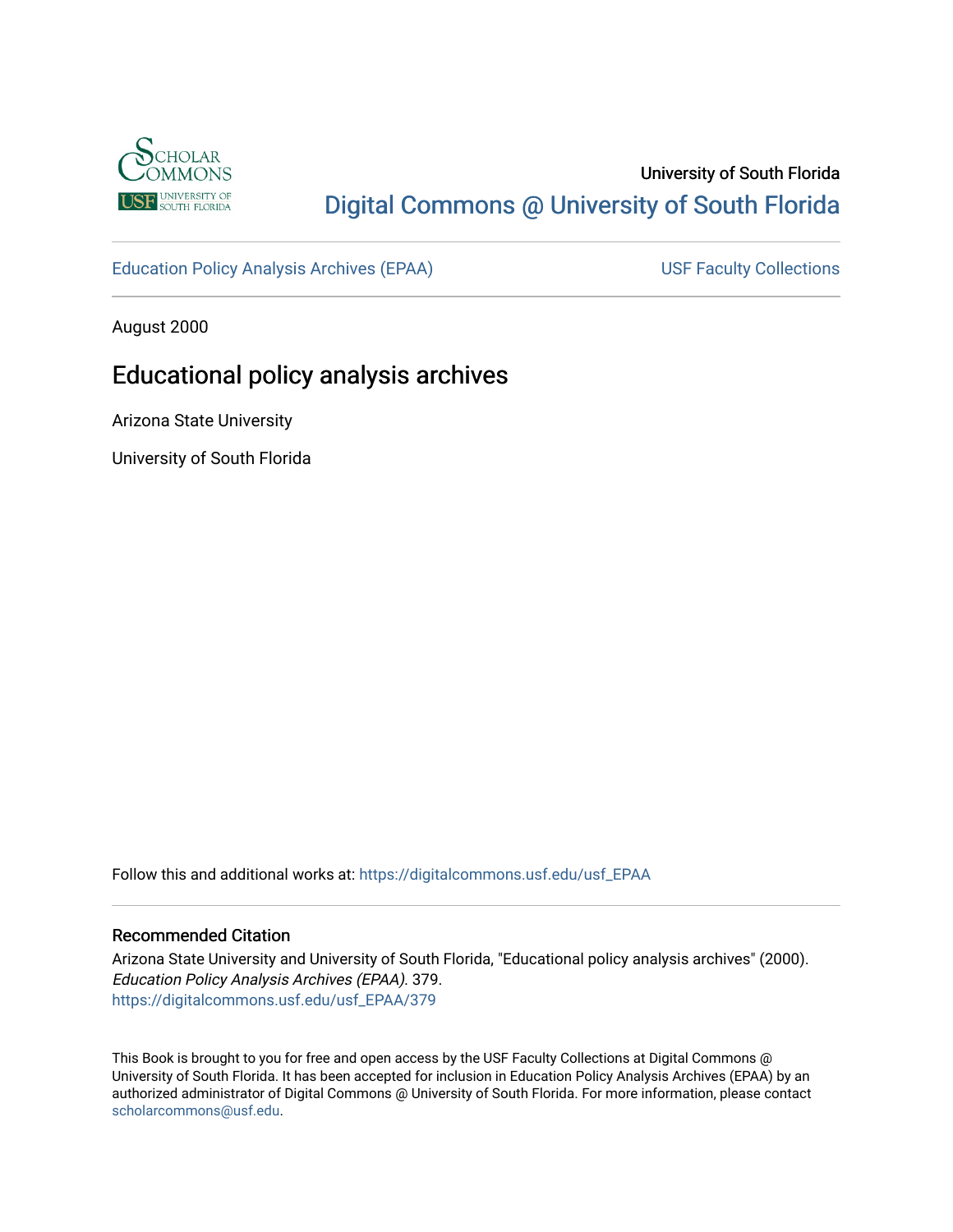# **Education Policy Analysis Archives**

**Volume 8 Number 40 August 1, 2000 ISSN 1068-2341**

A peer-reviewed scholarly electronic journal Editor: Gene V Glass, College of Education Arizona State University

Copyright 2000, the **EDUCATION POLICY ANALYSIS ARCHIVES**. Permission is hereby granted to copy any article if **EPAA** is credited and copies are not sold.

Articles appearing in **EPAA** are abstracted in the *Current Index to Journals in Education* by the ERIC Clearinghouse on Assessment and Evaluation and are permanently archived in *Resources in Education*.

# **Advanced Placement: Access Not Exclusion**

**Wayne Camara The College Board**

# **Neil J. Dorans Rick Morgan Carol Myford Educational Testing Service**

#### **Abstract**

Lichten (2000) argues that increased access to AP courses in high schools has led to a decline in AP quality. He uses a mix of actual data, inaccurate data, and fabricated data to support this hypothesis. A logical consequence of his argument is that a reduction in the availability of AP courses will lead to an improvement in AP quality. In this paper, we maintain that his thesis is flawed because he confounds quality with scarcity. In contrast to his narrow conception of quality, quality in the AP context is subject- specific and multifaceted, embracing course content, the teacher, the student as well as the exam. Increased access will not diminish quality. Instead, increased access exposes students to college-level course material, encourages teachers to expand their knowledge domains, serves as a lever for lifting curriculum rigor, and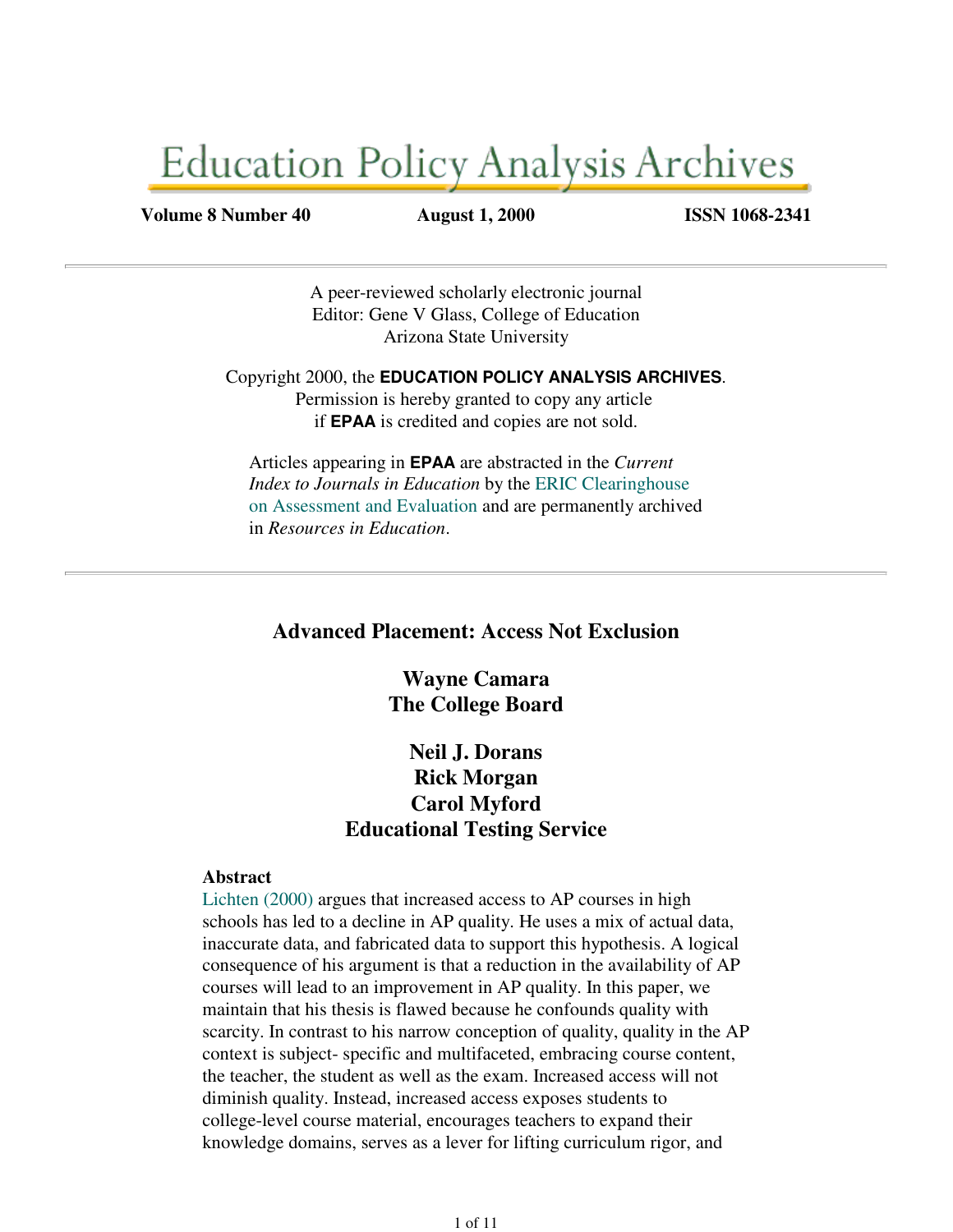provides students with the opportunity to experience the challenges associated with advanced placement in college.

 Quality. What is quality? How do we measure quality? How do we improve quality? Lichten (2000), in his study "Whither Advanced Placement?," attempts to assess the quality of the Advanced Placement Program $^{\circledR}$ . We believe he fails for several reasons, many of which revolve around his narrow, simplistic definition of quality. We address these concerns in the following section, entitled "Quality."; Then we point out the many "Inaccuracies, Fabrications, and Leaps of Logic" in Lichten's study; indeed, he seems to use data the way an impassioned partisan would in fashioning an opinion piece for an op-ed page. We then explain in the section " $AP^{\circledR}$  Grades" how AP grade levels are set, since Lichten's lack of understanding of the linkage between AP grades and college standards may have confused readers. Finally, we address the issue of ";Access and Elitism," contrasting Lichten's exclusionary ideal with the College Board's goal of widening the circle of students who have access to AP and its challenging curriculum.

# **Quality**

 Any effort to assess the quality of the AP Program must recognize its diversity and complexity, and the fact that each discipline has unique characteristics that must be taken into account. One size does not fit all. Some disciplines are more constant and well defined, which makes it easier to shape AP course descriptions and assess student capability. Other disciplines (such as computer science, for example) are continually evolving; the challenge is to be responsive to anticipated developments in an ever-changing field.

 The diversity of students taking AP also adds to the complexity. They do not enter a course with the same level of preparedness for undertaking rigorous college-level course work. Some exam-takers come to the AP course with a head start. The advantage that native speakers of Spanish have in the AP Spanish Language and AP Spanish Literature courses is obvious. A similar, yet less apparent, advantage might be possessed by the children of physicists who might receive preparation for science courses through home-based experiences, when it comes to science courses. As AP offers opportunities to more and more students, the range of backgrounds of these students will increase commensurately.

 Lichten ignores this diversity and complexity to promote his viewpoint. To him, quality can be captured in a simple operational definition: the ratio of the number of advanced placements made by colleges to the number of AP examinations taken, regardless of the subject area or the preparation of the students. By this standard, AP Spanish Language is a high quality examination because its many native Spanish speakers are very likely to receive advanced placement credit. Conversely, the AP Chemistry exam is lower in quality because the corresponding ratio is not as high as for AP Spanish Language.

 This narrow, simplistic definition of quality is flawed for several reasons. First, the ratio is subject to many factors that have little or nothing to do with quality. For example, students vary with respect to the preparation they bring to the AP course, and their performance on the exam may reflect their varied backgrounds. This affects the top part of the ratio. External factors, such as certain legislative initiatives that provide payment for students' AP Examination fees, will increase the number of students who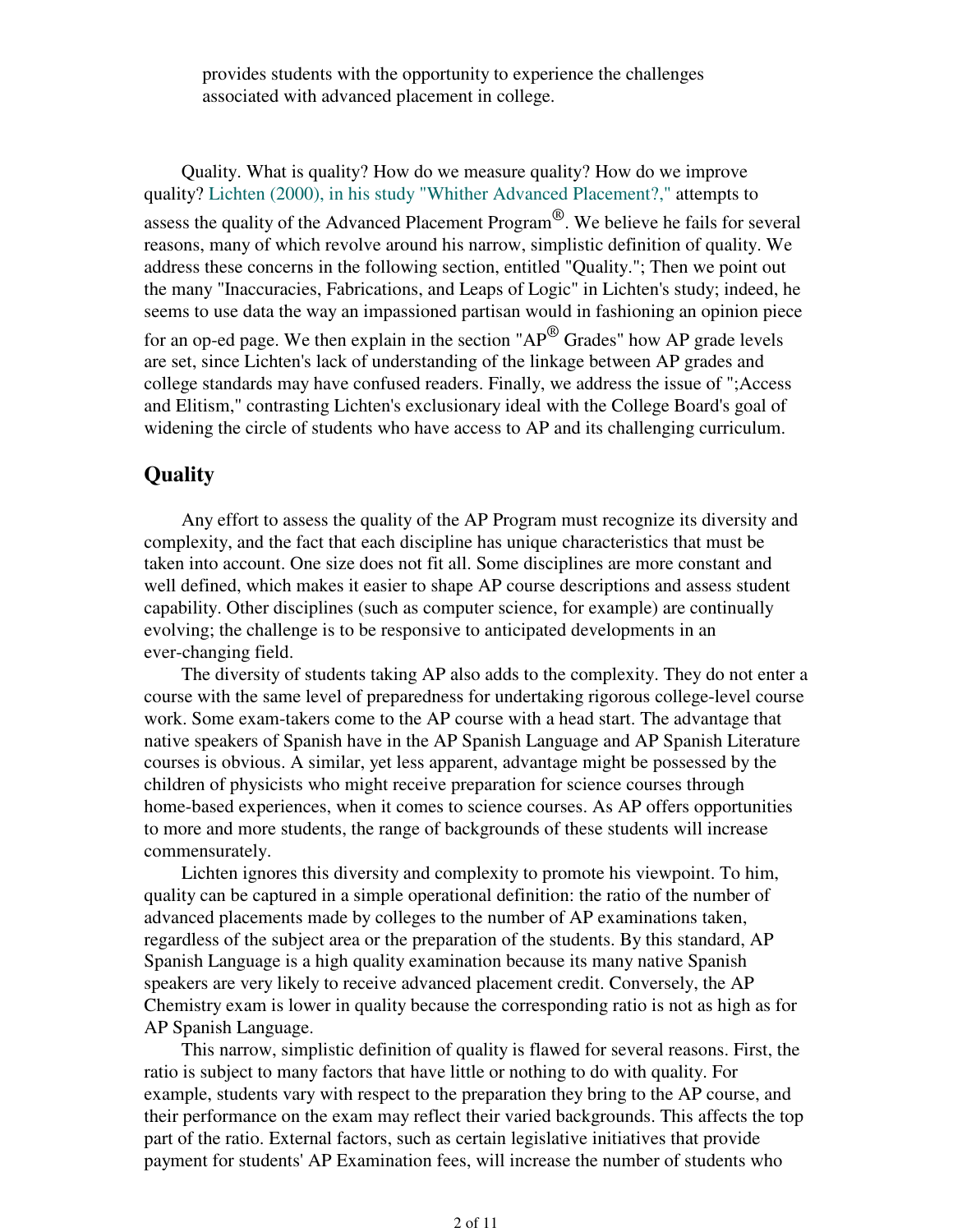take AP exams, which in turn affects the bottom part of the ratio. Neither preexisting differences in preparation nor external initiatives affect the quality of the AP course or its examination (or the scoring or grade standards for the exams), yet they affect the ratio definition of quality Lichten uses.

 Second, Lichten ignores the distinct nature of each AP course by aggregating results across all courses; for example, treating a 3 on the AP Spanish Language exam as if it means the same thing as a 3 on the AP Chemistry exam. Quality is a complex concept. Ignoring the fact that each course and exam is unique is akin to treating all elements as if they had the same atomic weight. Any serious scholarly treatment of the AP Program must recognize the uniqueness of each course.

 Third, and most critical, Lichten's definition confuses quality with scarcity. Scarcity does not improve quality; it merely alters the context from which we judge it. He argues that access to AP must be restricted or limited in order to restore AP quality. This sounds like an OPEC argument with respect to oil production. Limit oil production (access to AP courses), and the price of oil will rise (Lichten's quality index will increase). Certainly, the price of oil will increase. But will its quality increase? Of course not. Likewise, restricting access to AP courses will make the number of qualified candidates smaller. But will it increase the quality of the AP courses and examinations?

 Instead of viewing knowledge in disciplines as the exclusive domain of a selected few, the AP Program employs a model based on access. The more people know about math and the sciences, music and the arts, and languages, the more they and society will profit from this knowledge. AP is rooted in the meritocratic principles that led to the foundation of ETS by the College Board and other parties interested in tapping the potential that lay within America (Lemann, 1999). AP was never to be a barrier to access. Instead it should serve as an avenue for access. Students should be encouraged to maximize their capabilities. Quality, as AP defines it, should be measured by the number of students who have been positively influenced by taking AP courses, rather than by the ratio of the number of advanced placements to the number of exams administered.

 The College Board states in its publication *A Guide to the Advanced Placement Program* (The College Board, 1999), "There are many benefits for students who take AP courses. They can study subjects they are interested in and challenge themselves with students who are similarly motivated. AP often helps steer students who are unsure about future plans toward college or advanced studies…AP prepares students for the future by giving them tools that will serve them well throughout their college career (p. 6)." The quality of the AP Program is multidimensional and rests on three pillars of quality: fair, valid, and reliable assessments; rigorous introductory college-level curricula; and exemplary teacher professional development. AP strives to ensure that the exam scoring and scaling are accurate and of high quality (as measured by statistical/psychometric indices of accuracy, reliability, and validity). Teacher quality and student preparedness are important factors that also influence quality.

 Quality also manifests itself in the effects that AP has on students who take the courses but do not take the exam or who do take the exam but do not seek or receive college credit or advanced placement. By Lichten's standards, a student appears on the quality side of the ledger only if she receives advanced placement at the university she attends. Therefore a student who has a 3 on an exam will not receive advanced placement at a college that requires a 4, but will receive it at a college requiring a 3. If the student goes to the college requiring the 4, she is a debit on the quality ledger; if she goes to the other college, she is a plus on the Lichten index. From the AP perspective, the in-depth exposure to the discipline and quality instruction that the student received are the same regardless of which college she attends. She learned from the course; the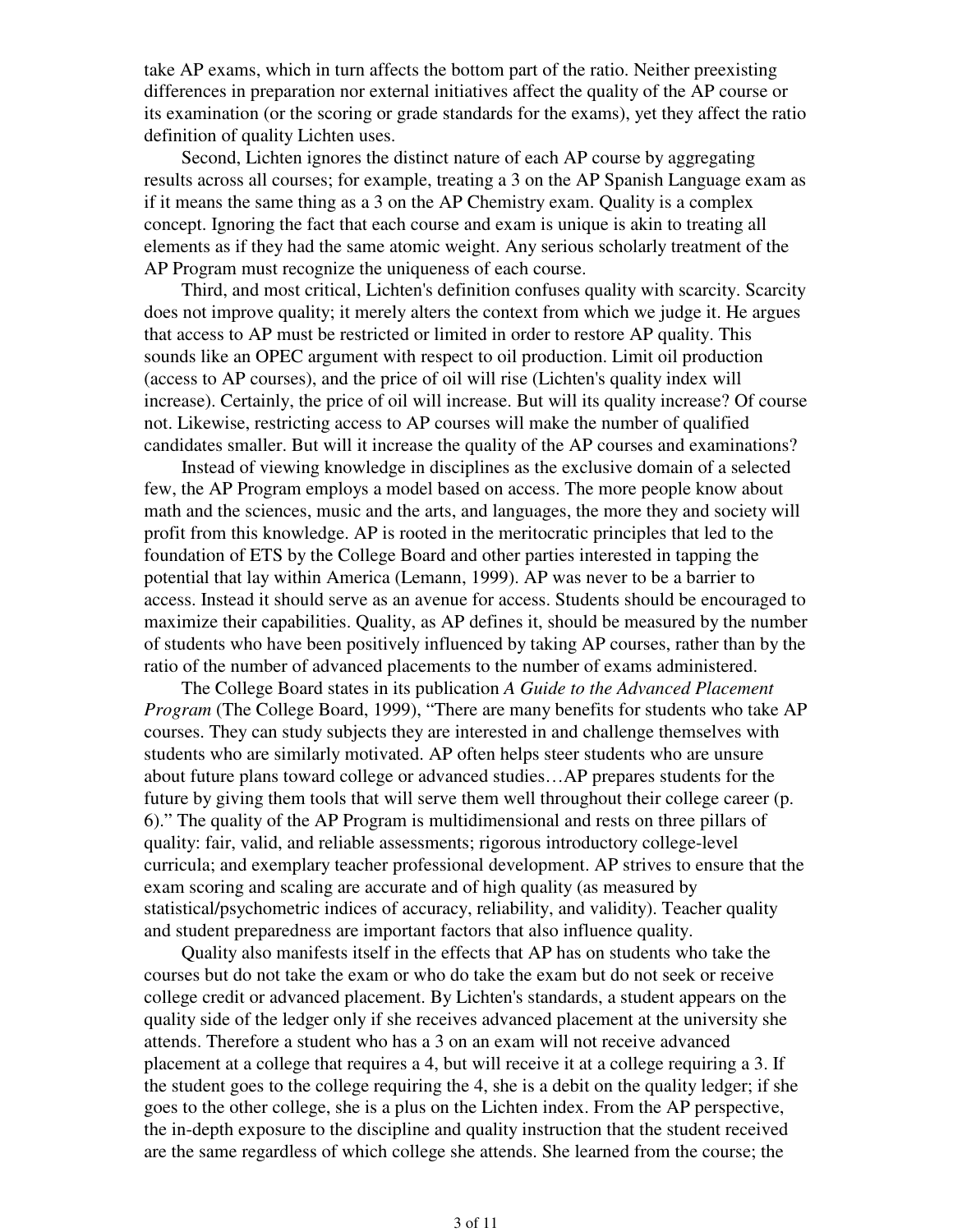existence of the course at her school enhanced the overall value of education at that school. While difficult to quantify, it is hard to argue that the existence of AP courses at more schools hurts quality, unless the definition of quality that one adopts confounds scarcity with quality.

 Finally, AP quality is carefully monitored within each subject domain. AP, as a matter of course, strives to ensure that the exam, grading, scaling, and scoring are accurate and of high quality (as measured by statistical/psychometric indices of accuracy, reliability, and validity). Enhancing course quality is an important component of the AP process as well. Teacher professional development and student preparedness are important factors that also influence quality.

# **Inaccuracies, Fabrications, and Leaps of Logic**

 In addition to using a narrow, simplistic definition of quality, Lichten (2000) commits several serious errors in scholarship and makes erroneous assumptions about the use and utility of AP.

 Table 6 is filled with inaccuracies. The number of exams is misreported by 10,000 in 1980 and by over 100,000 in the speculation for 2000. The basis for the percent of qualifying grades is never stated for any year and is thus left to the imagination of the reader. If one assumes that the author is using the percent of AP grades of 3 or higher, the percentage for 1960 is 49% rather than 75%. In 1970, 66% of AP grades were 3 or higher rather than the 75% Lichten reported. Likewise, the percentage for 1980 is off by 1% and the actual percentage for 1990 differs by 4%. The basis for any of the entries for 2000 and 2010 appears to be pure speculation, as are the percentages qualifying for earlier years. Due to the inaccuracies in the left-hand side of the table, the right-hand side errors are substantial (10% inaccuracy in the last column for 1980). The fabrications in the data throughout the entire paper call to question the quality of the scholarship of the document and the inferences made from them.

 Lichten creates a table of SAT and AP data from ETS and College Board sources. In preparing this table, he assumed that the college associated with each examinee was the college that the student attended. This is correct for students who sent grades to only one college. For those who sent grades to multiple colleges, the college in the Lichten data was the last one on the student's list of colleges. This reality calls into question the validity of his assumption (which would hold true only if every student went to the college that was last on their lists), and any inferences that depend on the validity of the assumption.

 Table 2 is not only based on a questionable assumption, it also appears to involve unacknowledged estimation on the part of the author. He states that "55% of 3s pass." Unless Lichten contacted every college for their numbers of AP grades of 3, numbers of AP 4s, and their numbers of AP grades of 5 received, he is stating as fact something that he is fabricating. As discussed earlier, Table 6 shows that his estimations are often quite inaccurate.

 The text indicates that the data in Table 5 were obtained from ETS. Standard practice is to cite where the data have been published before, and which colleges supplied data. It addition, it would have been helpful to know what constituted remedial classes to calculus. While focusing on the 24% (the paper incorrectly states 22%) of students with AP grades of 3 who took the second or third calculus as their first mathematics course, Lichten again misses the point about the benefits of AP. Exposing students to a rigorous college-level course at high school surely has many benefits.

It is clear that the study is unbalanced in its treatment of the issues. When there is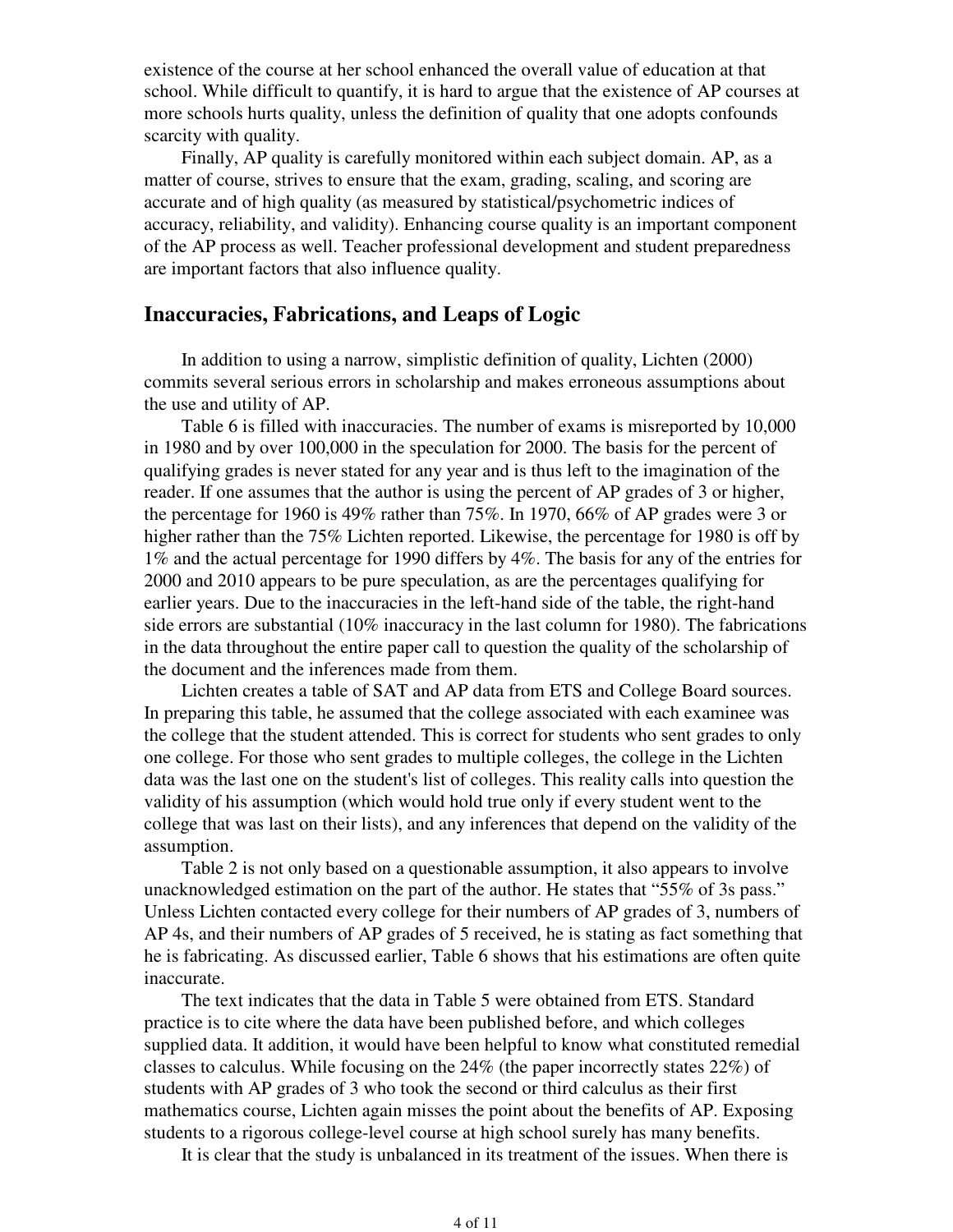competing evidence that refutes his assumptions, Lichten chooses not to cite it. Likewise, when there are alternative explanations for the findings he cites, those interpretations are not posited, even in a footnote. Selective citation may be acceptable in op-ed pieces, but it has no place in a scientific journal. Some examples follow:

- Lichten cites a lawsuit against the University of California as evidence against the AP Program. The plaintiffs argue that access to AP must be extended to all California high school students in order to make the admissions playing field more level. This increased access would actually damage quality as defined by the Lichten index. Thus, Lichten uses a lawsuit that advocates greater access to AP to argue against greater access to AP.
- The author uses a quotation from Bowen and Bok (1998) about the need for government to respect the autonomy of colleges as evidence that the College Board and Bowen and Bok disagree with respect to government involvement in AP. The author uses a leap in logic to infer that Bowen and Bok are opposed to government involvement in reducing student fees for the economically disadvantaged and in supporting governmental funding of teacher professional development. Is this what Bowen and Bok had in mind when they argued against government intervention in academic matters?
- The author claims "This disparity [between the College Board's grade equivalent recommendations and the cut points used by some colleges for advanced placement and/or college credit] is a sign of the remarkably poor communication between colleges and the College Board." As explained below in the section "AP Grades," the AP grade recommendations reflect empirical results from college comparability studies; when they differ from specific institutional cut points it is not based on lack of communication, but on different judgements by faculty about the level of performance they believe should be expected. Lichten bases his argument largely on his realization that colleges have their own admissions and placement policies. The College Board has no desire to tell any college what it should or should not require of students for admission or placement. Certainly, institutions vary in what they expect in terms of GPA, SAT, participation in extracurricular activities, as well as in AP requirements. These differences do not invalidate any of these measures or claims about general preparedness.
- Lichten cites Morgan and Ramist (1998) as having collected data from colleges that receive large numbers of AP grades, but he ignores the conclusions of the study that support the awarding of advanced placement. Morgan and Ramist found that AP students performed well in upper-level courses after being placed out of the introductory courses. For the majority of these upper-level courses, students with AP grades of 3 had higher course-grade averages than those students who had taken an introductory course prior to the upper-level course.
- Lichten asserts that the majority of AP faculty consultants should come from colleges. Moreover, he dismisses college faculty who teach at community colleges and describes faculty from some four-year institutions as coming from "typically very low-level institutions." We wonder how Lichten arrived at his quality judgements of college faculty in all 32 AP subject areas. In addition, the author fails to report that the number of AP faculty consultants from four-year colleges is larger today than ever before.
- Lichten also fails to note that the curriculum for an AP course is based on curriculum surveys of the colleges who receive the most AP grades for that content area. Furthermore, college faculty members serve on the AP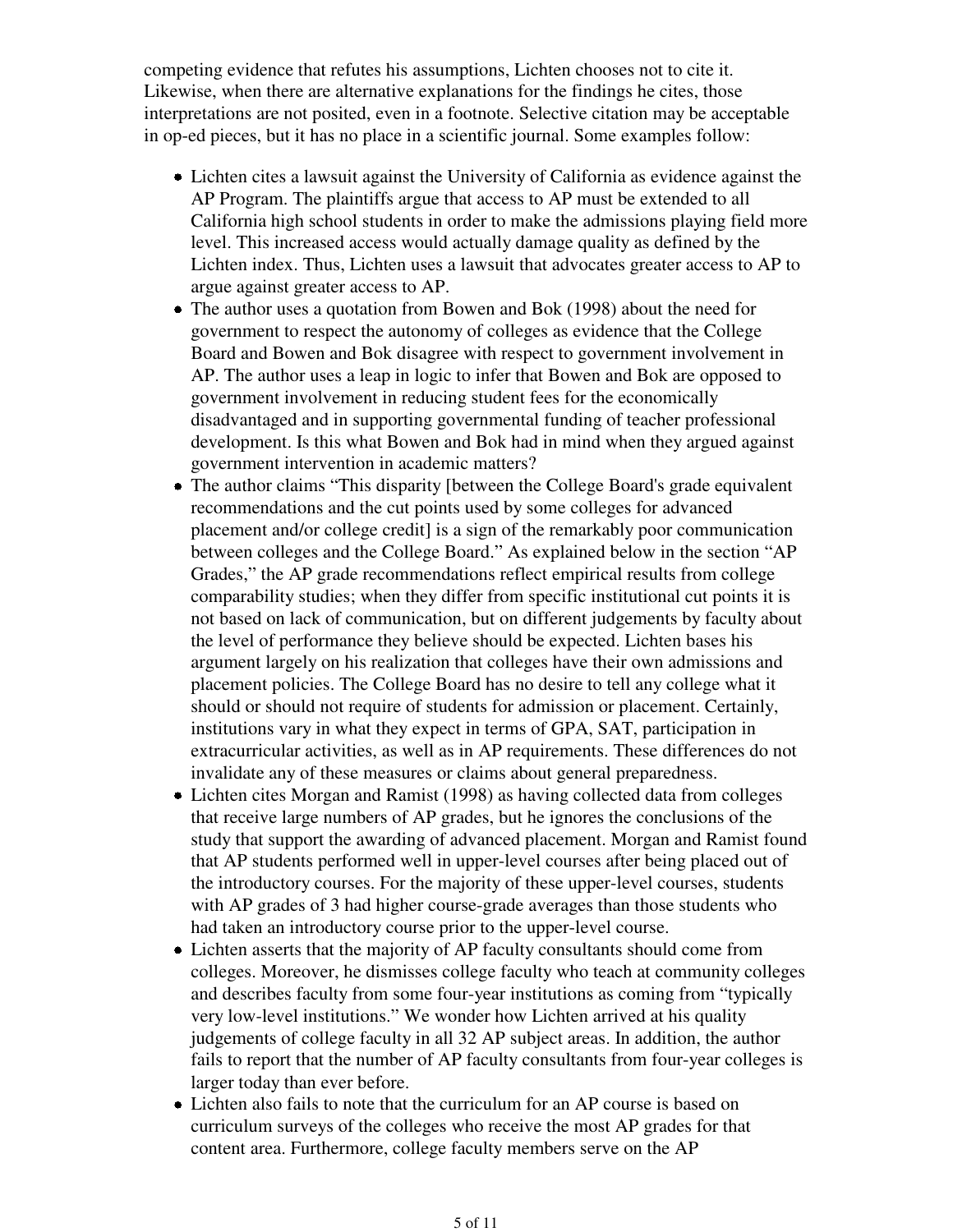Developmental Committees that create each exam. The Chief Faculty Consultant, who is in charge of the free-response scoring, also serves as a very strong link to college faculty. In addition, when major changes are made to the AP curriculum (for example, graphing calculators being integrated into the teaching of calculus and computer languages changing), representatives from the disciplines' professional organizations participate in the development effort.

Finally, stating as truth something that is the author's opinion is a pervasive problem in the study. Several statements call for citations, but none are present. Here are some examples:

- "Some colleges, not all highly selective, will not accept a 5" for AP credit. Table 2 and the associated text provide no specifics.
- "A serious source of disagreement between College Board and higher education faculty is the increasing number of legal restrictions."
- "College faculty and deans cast a jaundiced eye on mandatory high school participation, which they view as dragging in schools that are not qualified to handle AP."
- "The College Board's qualification estimates (Table 1), backed by mandates in a growing number of states, would require acceptance into advanced courses of candidates with a score of '3'."
- "The pressure from mandates is on college faculty either to go along and lower quality or to misreport their AP policy."
- "With few exceptions, national and state standardized tests fail to cover abilities needed in college."

# **AP Grades**

 Lichten contends that the College Board's grade equivalents for AP courses are misleading because colleges use different standards for awarding college credit or advanced placement. There are flaws in this argument.

 The AP grade equivalents are empirically established through research that compares student performance on AP Examinations with the grades students achieve in comparable introductory courses at college. Such grade equivalency studies are conducted with college students attending a range of colleges.

 Typically, instructors at the 200 colleges receiving the largest number of AP grades for the AP Exam under evaluation are asked to have their students take portions of the appropriate AP Exam under motivated conditions. The lowest composite score that earns an AP grade of 5 is set to represent the average performance equivalent of college students who earn grades of A from their instructor on the AP Exam. The lowest composite score that earns an AP grade of 4 represents the average performance level equivalent of college students who earn grades of B from their instructor on the AP Exam. The lowest composite score that earns AP grades of 3 and 2 represents those college students receiving grades of C and D, respectively, on the AP Exam. Thus, the AP grade scale reflects a consistent standard of student performance that is empirically related to college grades.

 Lichten asserts that the AP grade scale is misleading and that a "yawning gap" is created between AP grades and college grading policies because some colleges and departments reject the AP recommendation for awarding credit and/or advanced placement to students with an AP grade of 3 as evidence that AP grades are misleading.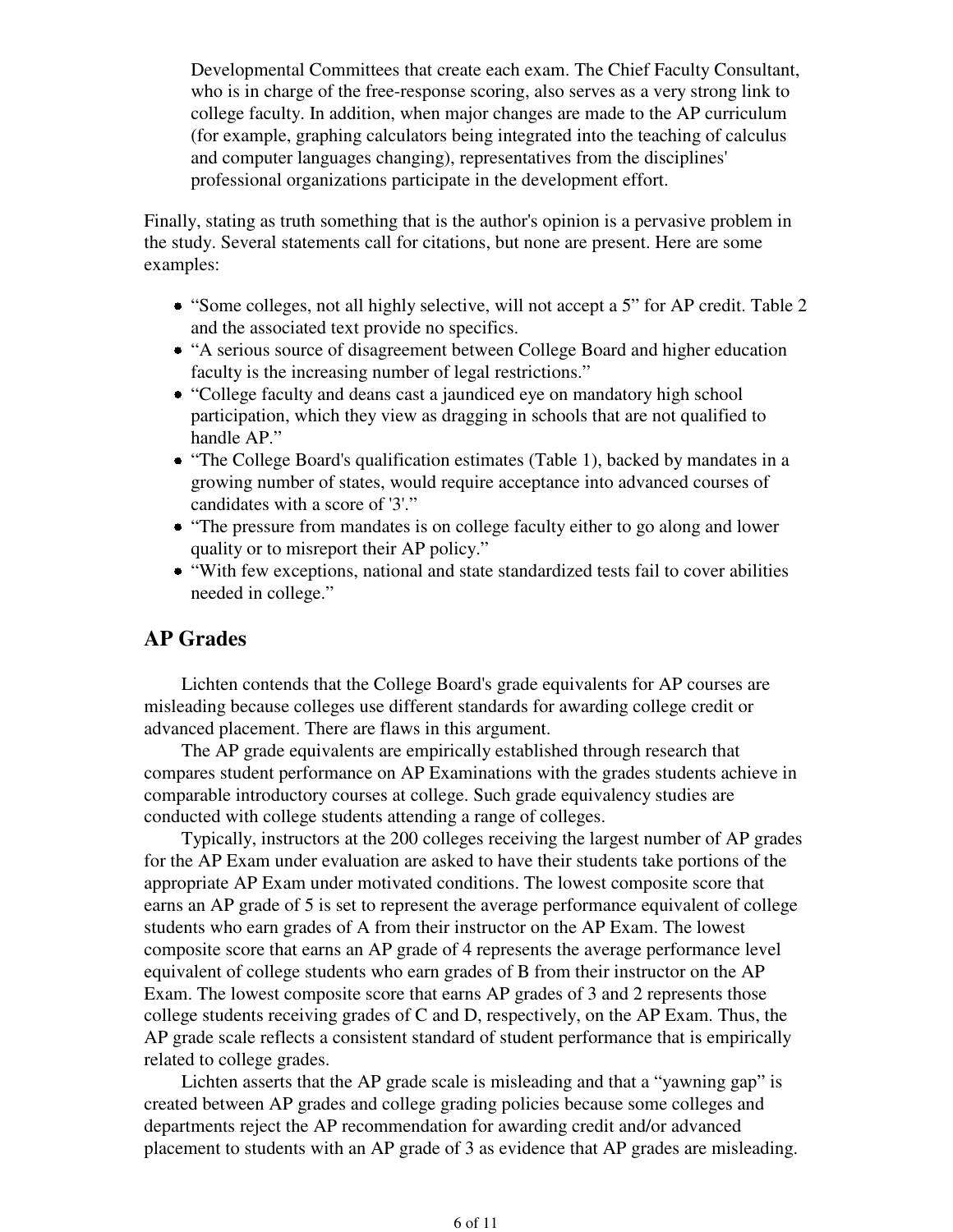Individual colleges, and often individual academic departments, establish their own policies for awarding college credit and/or advanced placement for a particular AP grade. It is the specific AP grades that individual colleges use and the course grades at these colleges that differ widely, as perhaps they should. The standard embodied in an AP grade level on a particular exam, e.g., AP Calculus, is the same across institutions; institutional use of AP grades varies across institutions.

# **Access and Elitism**

 The most disturbing aspects of the Lichten report are the repeated statements and inferences that the quality of the AP Program could only be maintained "as long as AP served a small, elite population chosen from selective schools (p.13)." Additional statements that minority students are not likely to succeed in AP and that better selection of students into AP courses is required to reestablish AP quality are equally troubling. AP data do illustrate that African-American students and Hispanic students generally perform less well on AP Exams than do Asian-American students and White students. Nevertheless, African-American students and Hispanic students can and do succeed in AP. For example, in the last year, there was a 23% increase over the previous year in the number of African-American students who received AP grades of 3 or higher in Charlotte-Mecklenburg, North Carolina.

 In the 1999-2000 academic year, the AP Program consisted of 32 college-level courses delivered in approximately 13,000 schools to over 700,000 students who completed more than 1.25 million exams. The net impact of AP is that many more students are taking rigorous and challenging introductory college-level courses while in high school. Some of these students may elect not to take the AP Examination, others may take the Examination but not meet an individual college's requirement for advanced placement, and others may be entitled to advanced placement in a subject but not elect to place out of the introductory course. Yet most, if not all, of these students will have benefited from participating in AP. And, as more students complete AP courses, more teachers are completing AP professional development and mastering the teaching of challenging courses and preparing students in earlier grades to be ready for AP-level work in high school. The net effect is to raise academic standards throughout middle and high school and greatly expand the pool and diversity of students exposed to challenging AP courses.

 In 1979, only 485 African-American and Hispanic students took Calculus AB. Forty-eight percent (236 of 495) of those students earned grades of 3 or higher. In 1999, the number of African-American and Hispanic students earning grades of 3 on the Calculus AB exam increased to 4,889 (a 2072% increase). Lichten may point out that the percentage of AP grades of 3 for these students decreased from 48% to 41%, but one should also note the increase in opportunity for African-American and Hispanic students. Nearly ten times more African-American and Hispanic students received AP grades of 3 or higher in 1999 than even took the AP Calculus AB Exam in 1979. In fact, in a recent publication, Lichten and Wainer (2000) state "…the PSAT-AP relation tells us that a major expansion of advanced placement achievement is possible in this country in all types of schools: inner city, high-performing suburbs, and just garden-variety schools. A doubling of the number of AP students is not only possible, but is likely within the next decade or so (p. 223)."

 Yet in his study, the same author recommends reducing access to challenging courses such as AP to "only a small minority of above average high school students." The author is opposed to legislative efforts to prepare more students for success in AP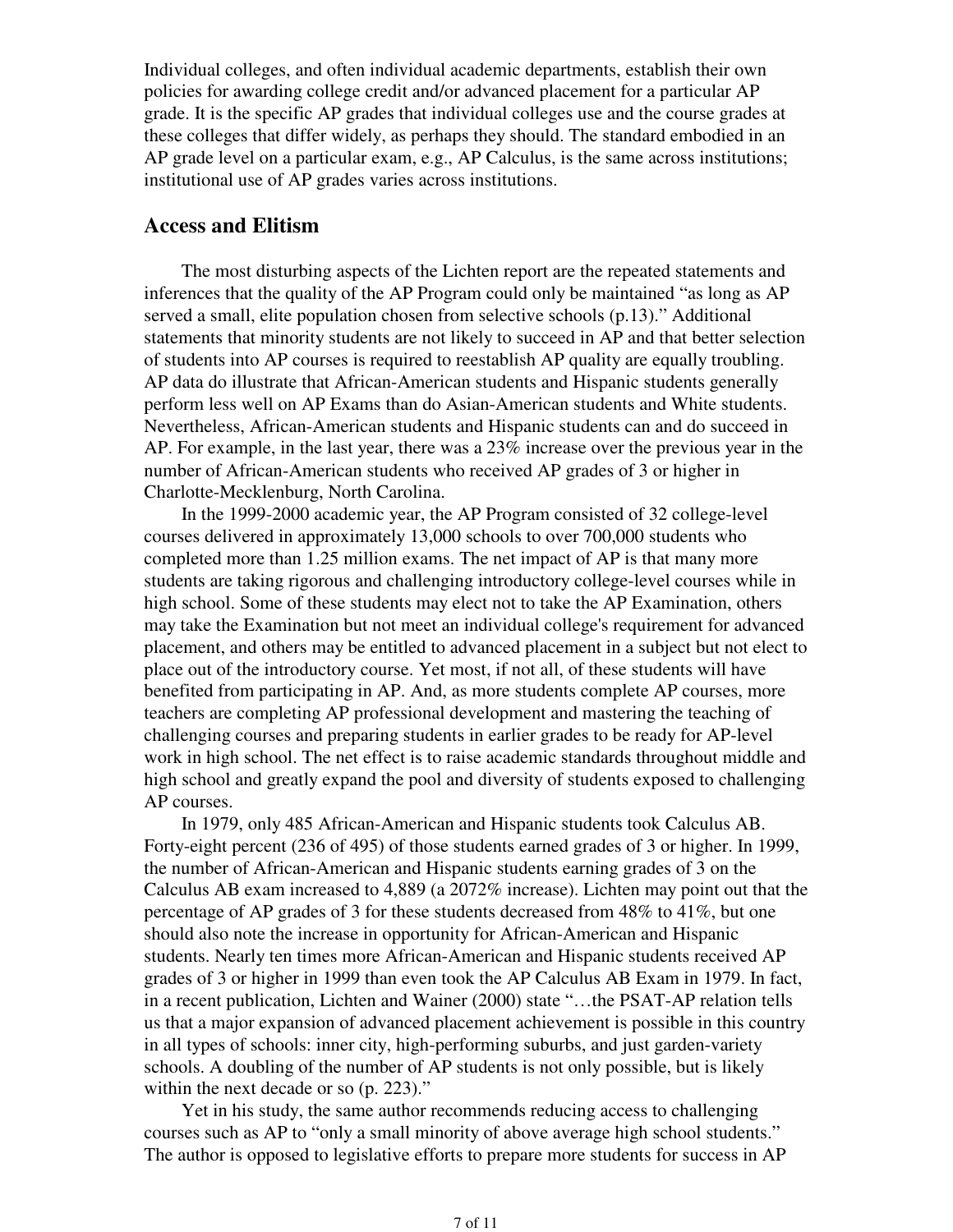and other rigorous courses through expanded teacher development and initiatives in the middle schools. Restricting access to only the highest ability students attending the most selective high schools is elitist and runs counter to the goals and mission of AP and the College Board. The author attempts to construct a rationale for restricting access to AP and turning back the clock, based on half-truths, constructed data, and selective citations. He does not cite his sources and ignores research suggestive of alternatives. We believe his study does not meet even the minimal scholarly standards for a scientific publication and we reject the unsupported assertions made throughout.

### **Note**

The order of authorship is alphabetical. The work was a collaboration. The views in this article represent the opinions of the authors and not those of the College Board or the Educational Testing Service. The paper was enhanced significantly by the authors following suggestions from Janet Cook, Drew Gitomer, Lee Jones, and Walter MacDonald.

## **References**

Bowen, W.G. & Bok, D. (1998). *The shape of the river: Long-term consequences of considering race in college and university admissions*. Princeton, NJ: Princeton University Press.

Lemann, N. (1999). *The big test: The secret history of the American meritocracy* . New York, NY: Farrar, Straus, and Giroux.

Lichten, W. (2000, June 24). "Whither Advanced Placement?" *Education Policy Analysis Archives, 8,* (29). [Online] Available http://epaa.asu.edu/eppa/v8n29.html [Augiust 1, 2000]

Lichten, W. & Wainer, H. (2000). The aptitude-achievement function: An aid for allocating educational resources with an Advanced Placement Example. *Educational Psychology Review 12* - (2), 201-228.

Morgan, R. & Ramist, L. (1998). Advanced Placement students in college: An investigation of course grades at 21 colleges. (Statistical Report 98-13). Princeton, NJ: Educational Testing Service. Available http://collegeboard.org/ap/colleges/sr-98- 13.pdf.

## **About the Authors**

#### **Wayne J. Camara**

Office of Research and Development The College Board 45 Columbus Ave. New York, NY 10023 212-713-8069 fax 212-649-8427

Email: wcamara@collegeboard.org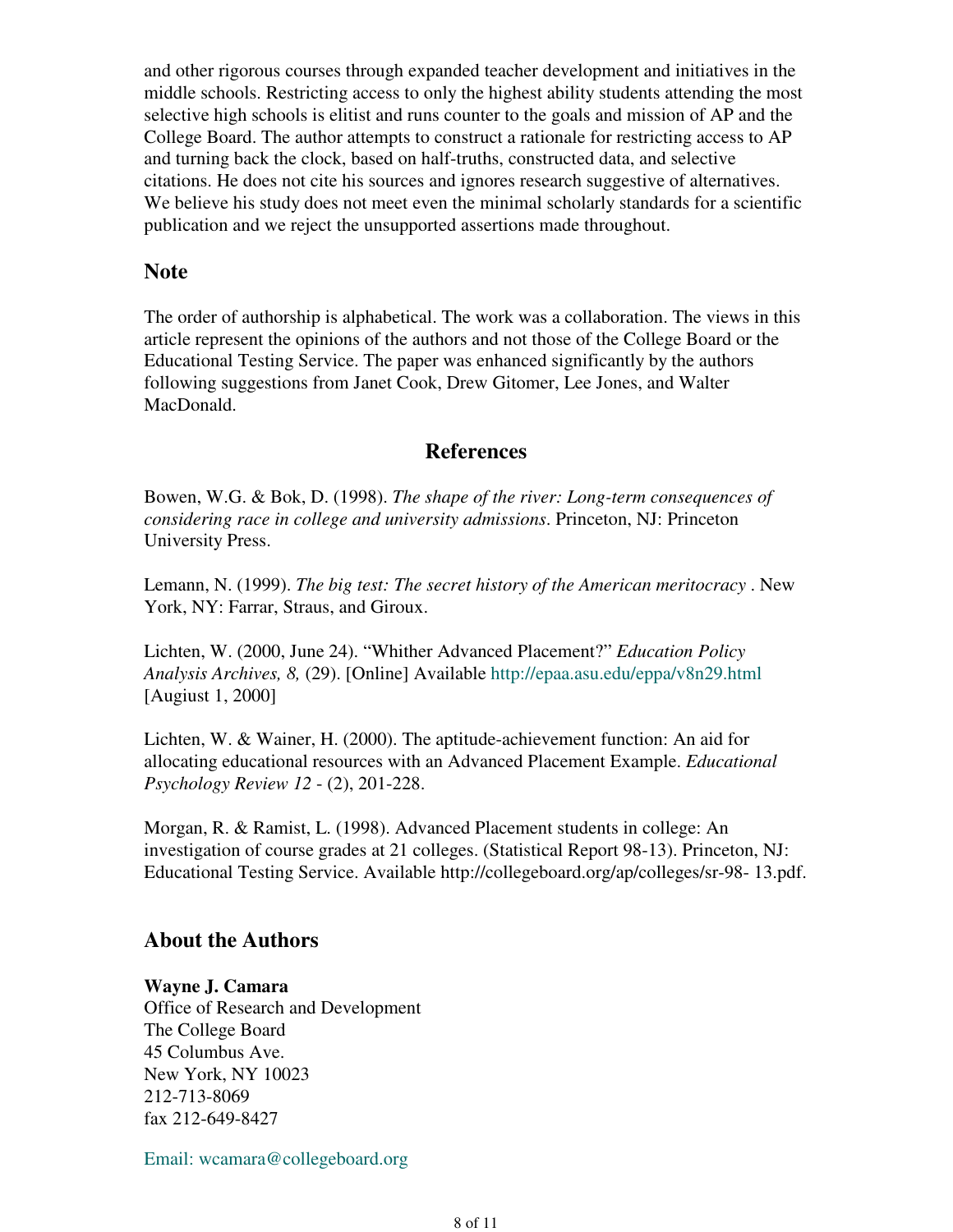**Wayne J. Camara** is the Vice President for Research and Development at The College Board. He is responsible for monitoring, coordinating and conducting all research and product development associated with the range of College Board assessments, services, and programs. He has served as the Assistant Executive Director of Science at the American Psychological Association (APA) directing scientific involvement in policy and research activities. His principle areas of research are test validity, selection and admissions testing, standards and professional practice in testing, legal and regulatory issues relating to assessment, and public policy issues in assessment. Dr. Camara completed a Ph.D. in industrial-organizational psychology at the University of Illinois at Champaign-Urbana.

**Neil J. Dorans** is a Principal Measurement Statistician at Educational Testing Service. He is currently the statistical coordinator for the Advanced Placement Program. He has extensive experience in the statistical work associated with large-scale high-stakes testing programs, such as the SAT I. Dr. Dorans was the architect for the recentered SAT I and II scales. He also developed a flexible, easy-to-use method for assessing differential item functioning for selected choice and constructed response items. Dr. Dorans completed a Ph. D. in quantitative psychology at the University of Illinois at Champaign-Urbana.

**Rick Morgan** is a Program Administrator at Educational Testing Service for the Advanced Placement Program. During the 1990s he served as the statistical coordinator for several testing programs including AP. He has published research in the areas of exam validity, constructed response testing, and the impact of allowing examinee choice. Dr. Morgan completed his Ph. D at The Ohio State University in quantitative psychology and later was a post-doctoral fellow in measurement at Indiana University.

**Carol Myford** is a Senior Research Scientist in the Center for Measurement Models at Educational Testing Service. Her program of research at ETS focuses on scoring issues in performance and portfolio assessments. She has conducted studies related to rater training, designing scoring rubrics, quality control monitoring, improving rater performance, and detecting different types of rater errors. Dr. Myford received her doctoral degree from the University of Chicago.

#### **Copyright 2000 by the** *Education Policy Analysis Archives*

The World Wide Web address for the *Education Policy Analysis Archives* is **epaa.asu.edu**

General questions about appropriateness of topics or particular articles may be addressed to the Editor, Gene V Glass, glass@asu.edu or reach him at College of Education, Arizona State University, Tempe, AZ 85287-0211. (602-965-9644). The Commentary Editor is Casey D. Cobb: casey.cobb@unh.edu .

# **EPAA Editorial Board**

Michael W. Apple University of Wisconsin Greg Camilli Rutgers University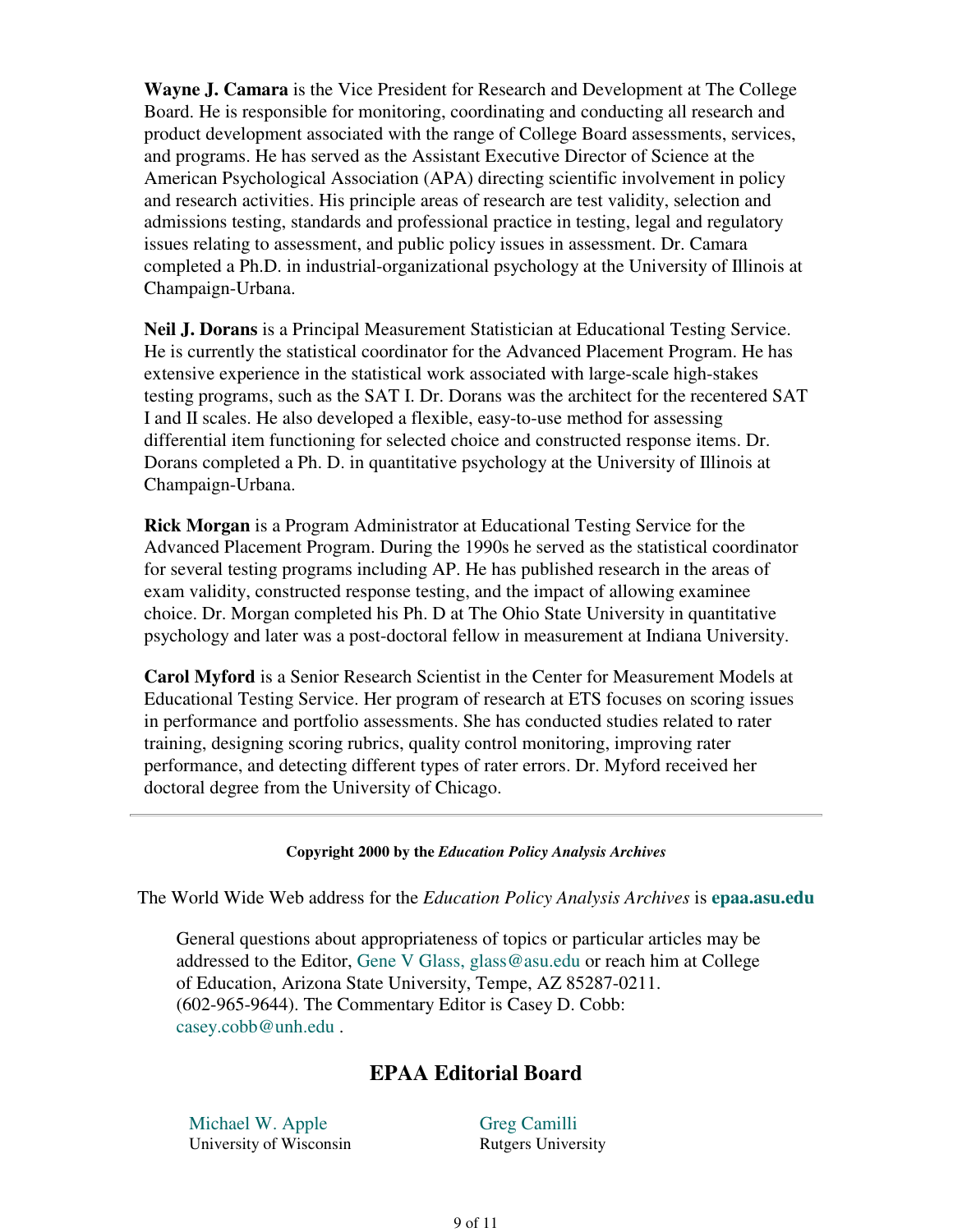John Covaleskie Northern Michigan University

Sherman Dorn University of South Florida

Richard Garlikov hmwkhelp@scott.net

Alison I. Griffith York University

Ernest R. House University of Colorado

Craig B. Howley Appalachia Educational Laboratory

Daniel Kallós Umeå University

Thomas Mauhs-Pugh Green Mountain College

William McInerney Purdue University

Les McLean University of Toronto

Anne L. Pemberton apembert@pen.k12.va.us

Richard C. Richardson New York University

Dennis Sayers Ann Leavenworth Center for Accelerated Learning

Michael Scriven scriven@aol.com

Robert Stonehill U.S. Department of Education Alan Davis University of Colorado, Denver

Mark E. Fetler California Commission on Teacher Credentialing

Thomas F. Green Syracuse University

Arlen Gullickson Western Michigan University

Aimee Howley Ohio University

William Hunter University of Calgary

Benjamin Levin University of Manitoba

Dewayne Matthews Western Interstate Commission for Higher Education

Mary McKeown-Moak MGT of America (Austin, TX)

Susan Bobbitt Nolen University of Washington

Hugh G. Petrie SUNY Buffalo

Anthony G. Rud Jr. Purdue University

Jay D. Scribner University of Texas at Austin

Robert E. Stake University of Illinois—UC

David D. Williams Brigham Young University

## **EPAA Spanish Language Editorial Board**

**Associate Editor for Spanish Language Roberto Rodríguez Gómez Universidad Nacional Autónoma de México**

roberto@servidor.unam.mx

Adrián Acosta (México) Universidad de Guadalajara adrianacosta@compuserve.com J. Félix Angulo Rasco (Spain) Universidad de Cádiz felix.angulo@uca.es